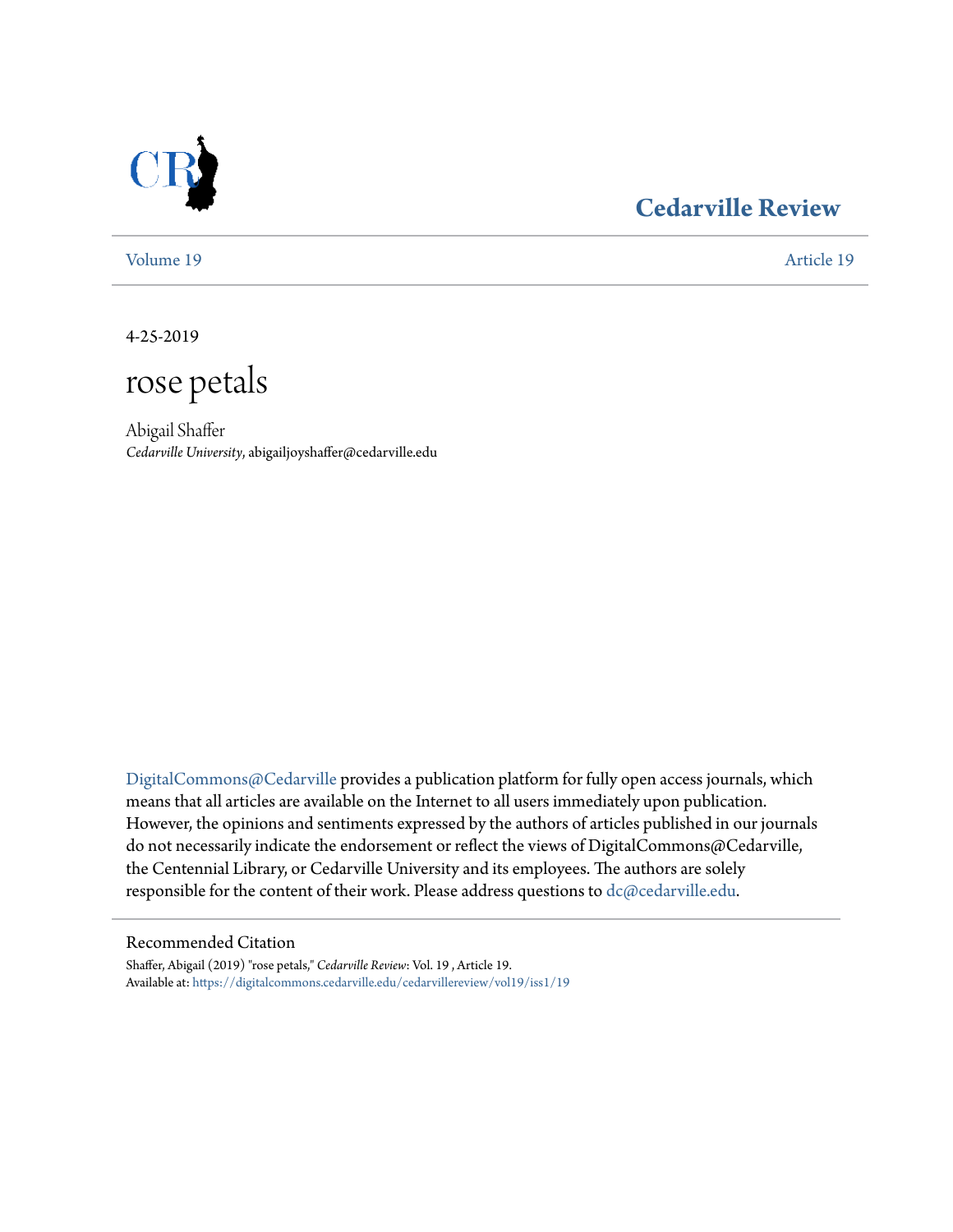# rose petals

Browse the contents of [this issue](https://digitalcommons.cedarville.edu/cedarvillereview/vol19/iss1) of *Cedarville Review*.

## **Keywords**

Cedarville, creative writing, poetry, Abigail Shaffer

# **Creative Commons License**  $\bigcirc$   $\circ$

This work is licensed under a [Creative Commons Attribution-Noncommercial-No Derivative Works 4.0](http://creativecommons.org/licenses/by-nc-nd/4.0/) [License.](http://creativecommons.org/licenses/by-nc-nd/4.0/)

#### **About the Contributor (Optional)**

Abigail (Abby) Shaffer is majoring in professional writing and minoring in creative writing, so apparently she must like to write a lot. In reality, her desire to write is more of a need to write. In any event, she thinks it's pretty great that God gave us words, and she hopes we will make them as true and beautiful and hopeful as we can.

Follow this and additional works at: [https://digitalcommons.cedarville.edu/cedarvillereview](https://digitalcommons.cedarville.edu/cedarvillereview?utm_source=digitalcommons.cedarville.edu%2Fcedarvillereview%2Fvol19%2Fiss1%2F19&utm_medium=PDF&utm_campaign=PDFCoverPages)



Part of the [Poetry Commons](http://network.bepress.com/hgg/discipline/1153?utm_source=digitalcommons.cedarville.edu%2Fcedarvillereview%2Fvol19%2Fiss1%2F19&utm_medium=PDF&utm_campaign=PDFCoverPages)

This poetry is available in Cedarville Review: [https://digitalcommons.cedarville.edu/cedarvillereview/vol19/iss1/19](https://digitalcommons.cedarville.edu/cedarvillereview/vol19/iss1/19?utm_source=digitalcommons.cedarville.edu%2Fcedarvillereview%2Fvol19%2Fiss1%2F19&utm_medium=PDF&utm_campaign=PDFCoverPages)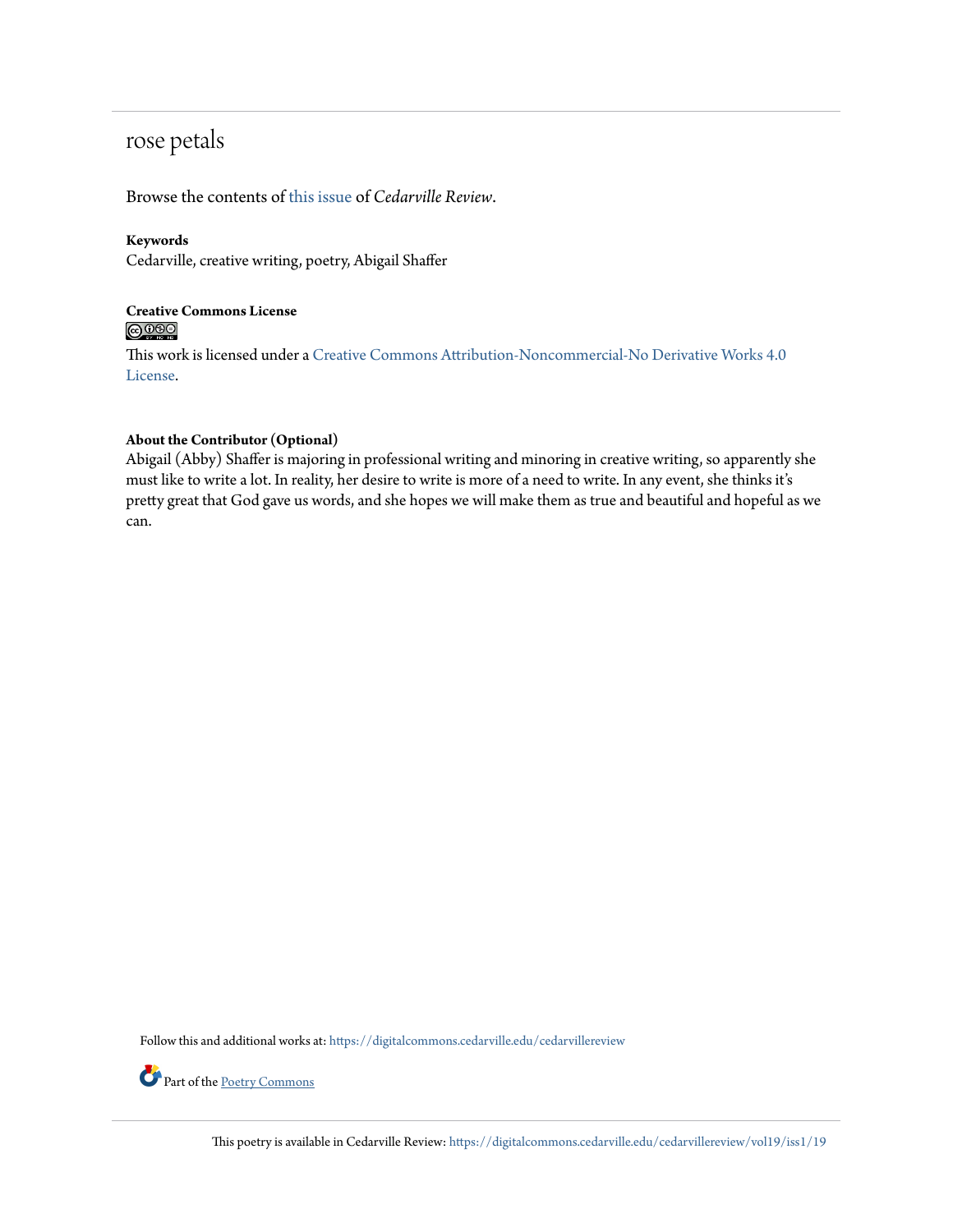# **ROSE PETALS**

# ABIGAIL SHAFFER

at each rushing-on of wind they splay out like pages from a book with old binding. scarlet tongues lap at the air. a petal is yanked free and wheels away into breathless solitude. that makes three.

i gather up each falling soldier (uniforms veined red and edges stained with dark rainwater and lips chapped by time) and i cup them together, propping them into original form. cool velvet kisses my fingers.

## 24 | **THE CEDARVILLE REVIEW**